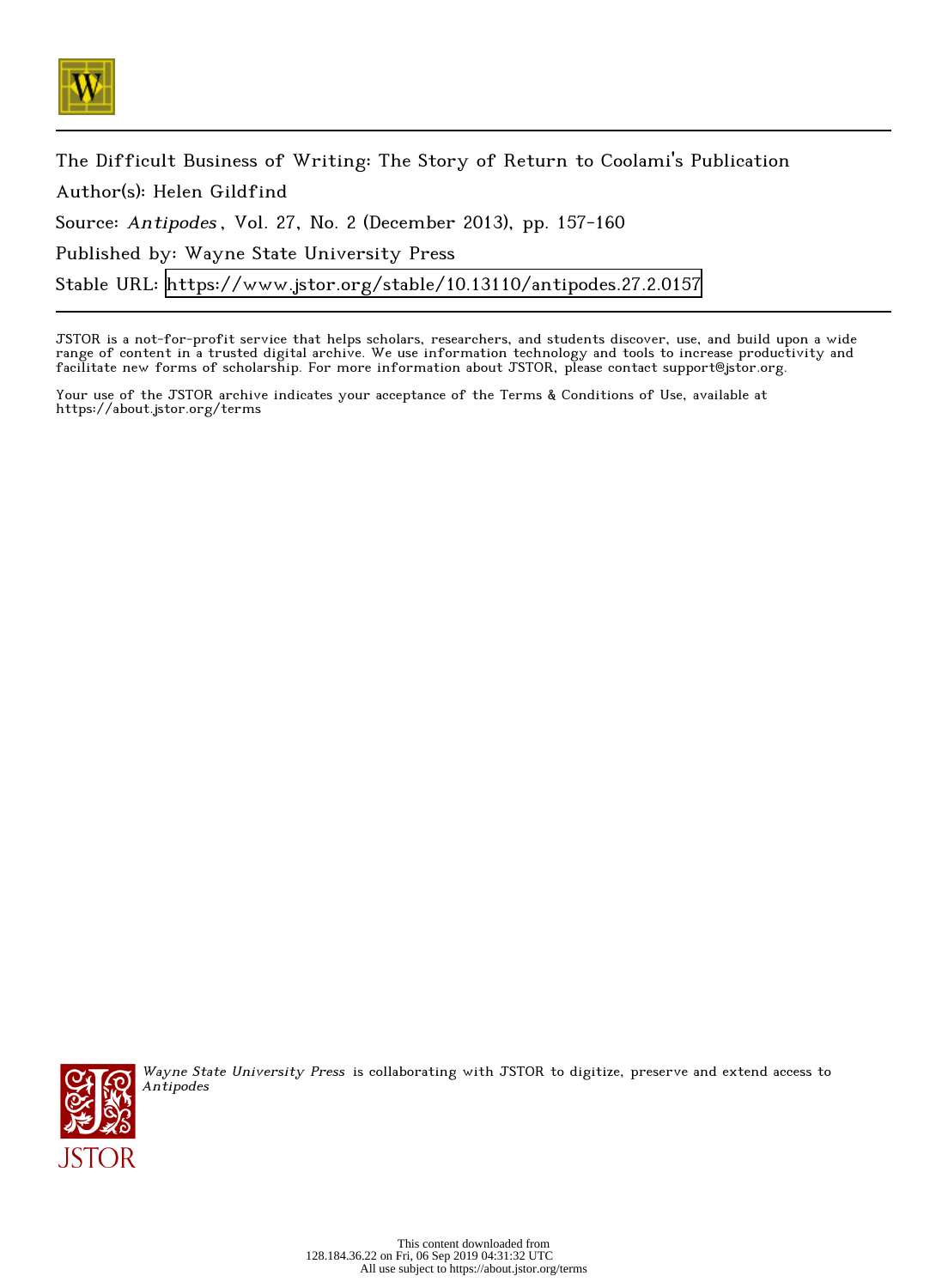## **The Difficult Business of Writing: The Story of Return to Coolami's Publication**

Helen Gildfind Melbourne

I <sup>n</sup> Eleanor Dark's archive, there seems to be an infinite number of royalty statements, contracts, and letters between her, Curtis Brown (her literary agent), and American and British publishers.<sup>1</sup> In her article discussing the ill-fated publishing history of *Prelude to Christopher,*<sup>2</sup> Drusilla Modjeska does an excellent job of untangling a story from such documents, piecing together Dark's persistent and frustrated attempts to get *Prelude* reprinted in Australia, Britain, and America. Modjeska's article provides me the essential bones and background for unraveling *Coolami's* publication story from this confusing papery mess, for *Prelude* seems to have competed against *Coolami* throughout time: the author's favorite text vs. the public's and the publishers' favorite; the literary novel vs. the popular novel; the macabre theme vs. the predictable gratifications of the romantic plot. Modjeska says that she turned to Dark's archive to work out what caused the author's formal retreat from modernism, as represented by her *Timeless Land* trilogy (76). Her essay thus traces how Dark's modernist experiments were hampered by publishers' expectations as to what a female colonial writer can or should be writing (79). I am turning to Dark's papers primarily to get a sense of *Coolami's* publishing "success" over time, as background for my research on how the novel might have been understood by its original readers. Whilst the data in these papers does not tell me what the novel "meant" to these readers, it does show how many people thought the book worth buying, whilst offering insight into what publishers identified as the novel's "qualities." The following paper is intended to supplement Modjeska's essay on *Prelude's* publication history with detailed information on *Coolami's* fate.

The correspondence regarding the publication of *Return to Coolami* seems to begin in October 1935, with a letter from Collins Publishers regarding the proofs of the novel.<sup>3</sup> By March 1936, Collins was writing to Dark to congratulate her on the "particularly good" sales of *Coolami:* 1,840 had been sold at "home," and she had achieved 1,110 Colonial sales.4 (Could anything make Dark's "Antipodean" status clearer than how these figures were divided and named?) Collins stated that hers were "very good figures for a first novel," adding that *Coolami* had been accepted by Macmillan in America. Collins also commended *Prelude,* but noted that it would not be "so easy to handle" as *Coolami,* though everyone was "very interested" in it. Collins

added that Dark's new unpublished novel, *Gnome in Sunlight,5* was thought by its in-house readers to be "more disconnected" and "not quite so good" as *Coolami.* At the end of March, Dark replied to Collins with thanks, telling him that her own readers of *Gnome* all agreed "it was considerably better" than *Coolami.6* She also declined an invitation to visit England due to everything seeming "so unsettled": she and Eric did not want to "risk" leaving work and their sons "when it might become difficult if not impossible to get back to them." This shows how shifts in European politics were, even before the outbreak of the Spanish Civil War, perceived from Australia as being both significant and dangerous. Dark also pleaded for understanding in regards to her rate of production: "I am working hard at my new novel, but I write slowly and with truly awful difficulty!"

In a letter to Collins in April, Dark described *Coolami* as "cheerful,"7 and hoped that *Prelude's* winning of the Australian Literature Society's Gold Medal would make way for its Australian re-release*.* (*Coolami* was printed before *Prelude* in Britain; in Australia, P. R. Stephensen's original 1934 edition of *Prelude*  sold only 500 out of 1000 copies.<sup>8</sup>) In July, Collins wrote to Dark expressing the hope that *Prelude* would have even better reception from the press than *Coolami.9* Modjeska seems to see *Coolami's* success as overshadowing *Prelude's* potential and perhaps, in America, it did. However, it was equally likely that *Coolami* "softened" Dark's British readers up, making them more open to *Prelude's* blacker and more complex subject matter. Whilst *Coolami*  was not modernist in its romantic "theme," it was modernist in its crafting and in its focus on inner psychological states: the combination of its conventional content and experimental form thus made it an ideal "bridging" text to *Prelude.*

In August, Curtis Brown wrote to Dark from New York, quoting Macmillan's reasoning for not publishing *Prelude*:

[W]e do not think it advisable to bring out this book over here. Judging from our own reaction to it, it is neither as subtle nor as well executed as *Return to Coolami* and I think it would be a mistake from Miss Dark's point of view to have this appear as her second book. We have not, to be sure, had tremendous success with her first but it is a book which has a great deal of distinction and one which I hope will serve to lay the right foundation for later success on her part. I hope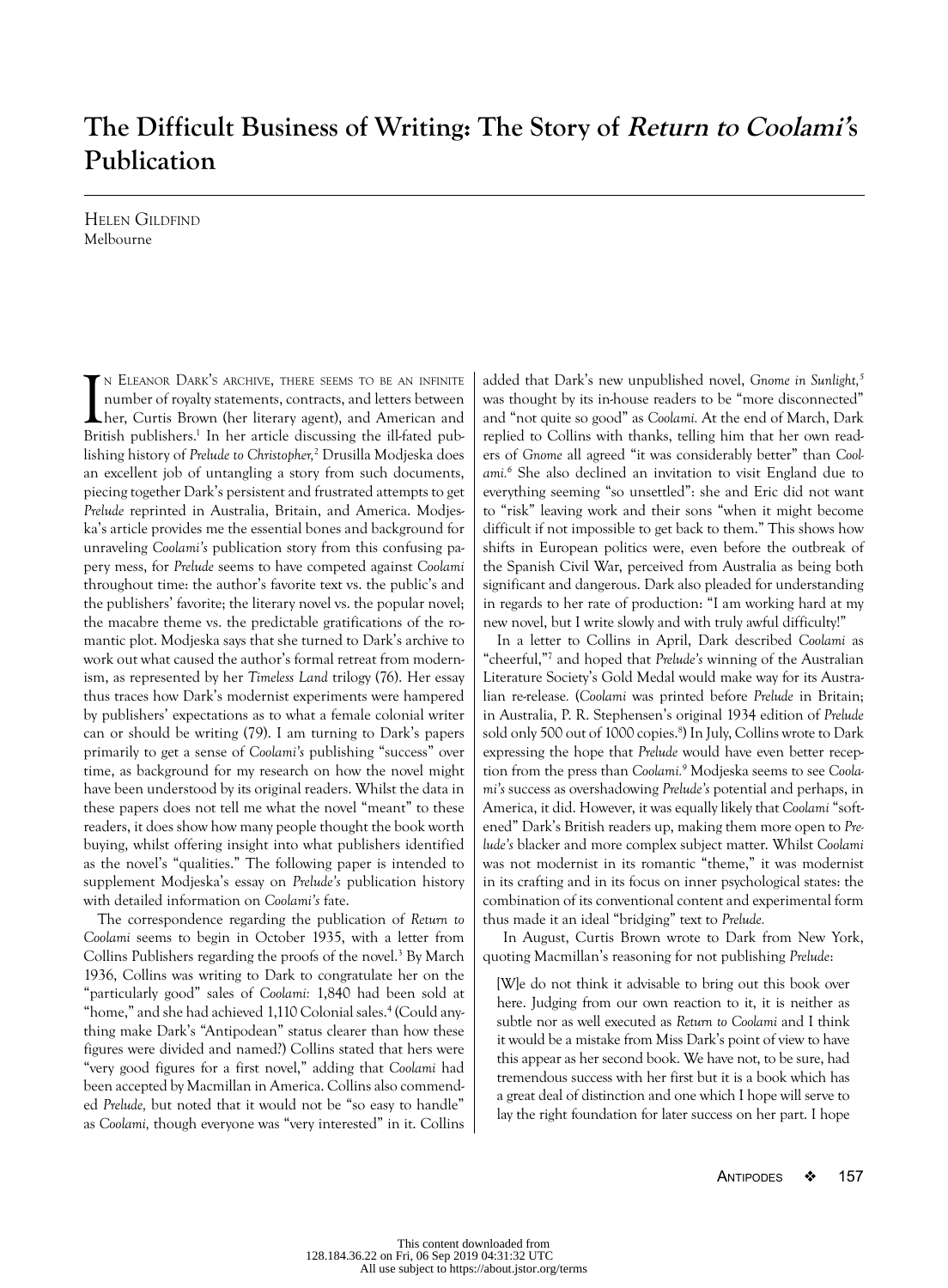therefore that you will be able to dissuade Miss Dark from endeavouring to publish the book over here at this time as I feel sure it would be a definite mistake from her point of view.<sup>10</sup>

Curtis Brown reinforced Macmillan's statement with the request: "I hope, therefore, you will agree to putting this at one side," reminding Dark that her work was contractually under option. Dark was being treated in a most paternalistic manner by both her agent and Macmillan, neither of whom seemed to have much respect for her authorial judgment or for her right to determine the path of her own writing career. In this letter, the power of the publisher to determine authorial image—that is, in this case, to demand *genre*—is evident. As Modjeska notes, Curtis Brown (paid at 10% of Dark's earnings) was meant to argue Dark's case *for* her, not to side with a publisher's refusal to consider her work (88). What is of most interest to me, however, is how Macmillan's belief that *Coolami* was written before *Prelude* deeply influenced both how the latter was read and their perception of "what kind of a writer" Dark was. Also of interest are the qualities that Macmillan associated with *Coolami's* "distinction," namely its "subtlety" and its effective "execution." It was thus, ostensibly, in its "technique" that *Coolami's* superiority lay. However, as *Prelude's* difference to *Coolami* lies primarily in its *content,* it seems more likely that *Coolami's* benign subject matter made it more attractive to the American publisher.

One week after their patronizing letter, Curtis Brown again wrote to Dark from New York:

I have just had a chance to read again *Return to Coolami*, and I am taking this opportunity of telling you how good I think it is. It may not attain the best seller lists here but it augers well for your future [. . .]

Macmillan tells me that they have been selling about one hundred copies a week, but total sales to date are not very much, being about fifteen hundred.

If I may say so, I think your best asset is your keen aware $ness.<sup>11</sup>$ 

Is Curtis Brown manipulating Dark here through careful praise? This letter certainly reads as a "follow up" to his earlier pushy request that she give up on an American publication of *Prelude,* and it is equally paternalistic, as if Dark needed advising on her "future."

In November, Dark wrote to a Mr. Collins of *Prelude's* winning of the Evening Standard's Book of the Month:

[Macmillan's] statement that they considered it less good than *Coolami* is one that I simply can't take seriously or finally. Was this the opinion of one reader or several? All the really competent criticism I have had supports my own view that it is an infinitely better book than *Coolami* [. . .] It does not, of course, come under the heading of a subsequent book to *Coolami* as it was published in Australia before *Coolami* was written, and thus there would be nothing in my contract with Macmillan to prevent this.<sup>12</sup>

In this letter, Dark implicitly accuses her agent and Macmillan of "incompetence," of being unable to value literary work correctly. Her own valuation of *Coolami* was clear: it was "infinitely" worse than *Prelude.* Dark also—and again, at the politically astute level of implication—threatened to try another publisher for *Prelude* if Macmillan continued to ignore her arguments for American publication. In December, Curtis Brown replied to Dark's threat and continued their polite sparring match. Again, Brown quoted Macmillan:

I grant that *Return to Coolami* was not as successful as we hoped it might be, but it did establish her as a writer of serious and skillful fiction, and it seems to us a very sound foundation on which to build. Had we had a chance to consider *Prelude to Christopher* prior to *Return to Coolami* we should undoubtedly have brought it out recognizing in it the promise of a good writer. As a book to follow *Return to Coolami,* however, it has definite disadvantages. It is melodramatic in conception and is not as mature a work as *Return to Coolami* [. . .] You know as well as I how important a second book is and, to be frank, we do not want to take a chance with this novel as a second book.<sup>13</sup>

The random contingencies involved in a text and author's reception is clear. These letters show how the intertextual process of relating one book to another, and of relating those readings to a specific author (or, more particularly, to a "new, woman writer") profoundly affected the publication of Dark's work. Were *Prelude* written by a man, would anyone have been so concerned for the "image" it gave its author? Were *Prelude* as "Australian" as *Coolami,* would it have been more appealing and "identifiable" to international readers? Was *Coolami's* romantic content "mature" or "feminine"? Reading *Prelude* before *Coolami,* as I myself have done, makes Dark seem a very challenging writer: *Coolami*  is horribly lightweight in comparison, irrespective of its technical polish. Having read *Coolami* first, however, readers like Macmillan clearly recoiled from *Prelude's* macabre difference*.* This letter truly emphasizes how the context of a text's reception powerfully influences understandings not only of that text, but its author. Curtis Brown again ordered Dark to put *Prelude* aside:

[A]ll publishers want to see a future for themselves when they take on an author [. . .] if Macmillan has convinced you that it would be poor strategy to have *Prelude to Christopher* your second book here, then it also follows that it would be even worse strategy to have it come out under another publisher's imprint. Naturally, it would annoy Macmillan considerably.14

Polite demands, polite refusals, polite threats! How "little" Dark seems in these letters, ricocheting between the "powers that be," as irritating—and consequential—as a fly.

Modjeska also notes how the difficult reality of "commercial exchange" is "never far below the surface" of these letters (90). She believes that such pressure "left its mark" on the form and theme of Dark's later novels, where she made a "sideways move" to the popular genre of the "semi-historical novel," a move that was duly rewarded: she made \$27,000 in a single royalty period in 1942 (90, 91). Modjeska suggests that Dark "knew that money has a good deal to do with how books happen" (76), and *Prelude's*  fate shows how publishers can impact not only what gets written, but also "what gets imagined" (90). Perhaps Dark's generic shifts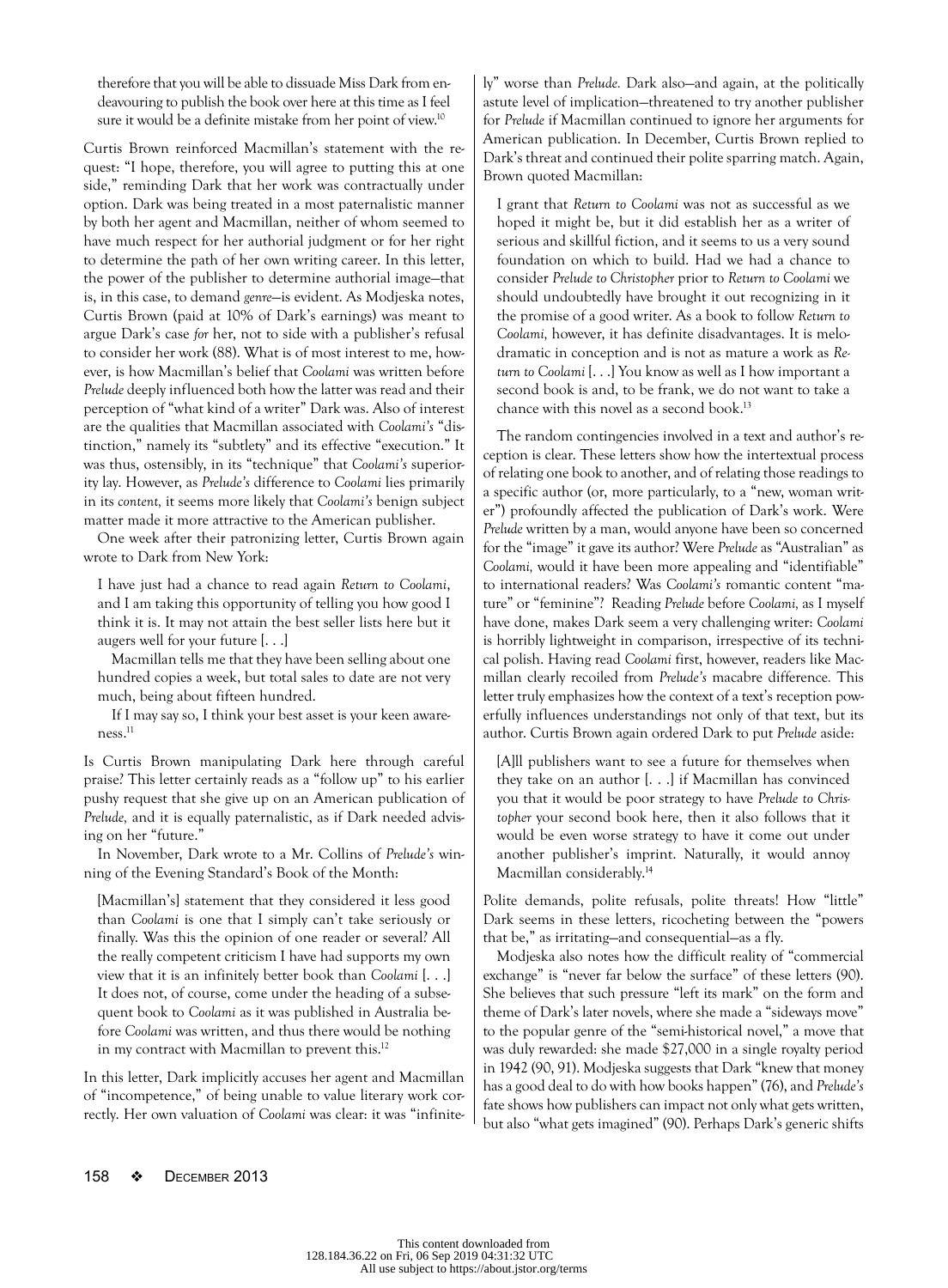simply signaled her acceptance that popular literary packaging was the most reliable way to communicate her ideas to the widest range of people: perhaps her "sideways" move in technique thus had less to do with money, or publishing pressure, than her desire to be *read*. Perhaps she was bored of the predictability of her technique, which saw her use multiple points of view, internal monologue, and flashback in all of her early novels. Perhaps she wanted to do exactly what the literary circles were pressuring writers to do then: write the "great Australian" novel.

In January, 1937, Collins wrote to Dark of *Prelude's* success in Britain: "This book has had some excellent reviews [. . .] The sales too have been good and show a considerable increase in the Home Sales of *Return to Coolami,* being to date 760 more than that book."15 The sales of *Prelude* then stood at 2,730 copies "at Home" and 780 "Colonial" copies (making a total of 3,510).<sup>16</sup> These figures did *not* include the previous 500 copies that were published and sold by P. R. Stephensen in 1934, and Collins blames *Prelude's* lower colonial sales on this previous publication. By this time, *Coolami* had sold 1,964 copies "at Home" and 1,318 "Colonial" copies (making a total of  $3,282$ ).<sup>17</sup> From these figures, and totally at odds with Macmillan's fears and predictions, *Prelude*  was clearly the more successful text. So again, and now armed with hard evidence, Dark wrote to Curtis Brown in New York:

The "case" for *Christopher* seems to be a pretty sound one, quite apart from my own conviction that it is a far better, if less pleasant, book than *Coolami.* Without exception the best critics in England and Australia have supported this view [. . .] And its sales in England for the first two months have exceeded the total sales there of *Coolami* by 700 odd.18

The book, nevertheless, remained unpublished in America.

In October, 1937, Dark received a letter from The Australian Literature Society announcing that *Return to Coolami* had been awarded the Australian Literature Society Gold Medal.19 It was considered "the best novel published in 1936," just as *Prelude*  had been considered the best novel of 1934. The letter curiously ended with the statement "There is much controversy on the pronouncement of *Coolami.* Would you mind telling me?" *Coolami's,*  or its award's "controversy," was not explained. Did commentators share Dark's conviction that *Coolami* was a "punk" book,<sup>20</sup> and that not even its sophisticated technique could forgive its formulaic romantic themes? Did the controversy lie in Dark winning the medal twice*?* Or was the novel's content—allusions to sex and divorce and unwanted pregnancy—where the controversy lay?

The final relevant letter from this period was written in November 1937, when Dark replied to Collins, who had clearly been fishing for information about her next novel:

the time seems to have come when I must confess that I can't help what I *write*, and even if I could understand the criticisms of reviewers and believe that they were right, it would make not the smallest difference. When I begin a book I have *nothing* but a handful of characters—perhaps only one or two—and the vaguest and broadest idea of a setting [. . .] With *Coolami* I had the general triangular situation and the idea of a car journey [. . .] it is not possible for me to *decide* what kind of book I am going to write, or even (except in the most tentative way) what it is going to be about, because if I tried the characters would change it utterly before I had done three chapters.<sup>21</sup>

Dark's description of the writing process renders the writer as passive, merely the vehicle through which characters dictate a story. Such a description seems, however, to be at odds with *Coolami* itself, which feels *so* structured, *so* choreographed, and *so* calculated that it is difficult to imagine any spontaneity or confusion in its creation. The lack of drafts in Dark's archive suggests this also. Writing much later, in 1976, A. Grove Day also felt that Dark's psychological novels were "carefully scheduled": "it is a surprise to be told that Mrs Dark is dominated by her creation [. . .] This testimony seems disingenuous [. . . Dark's] psychological novels [. . .] are not the work of a writer who is in danger at any time of painting herself into a corner."<sup>22</sup> It is certainly arrogant to suggest that Dark is "lying" about her own method of writing. Perhaps what is more fair to say is that, irrespective of Dark's intentions or method of production, her psychological novels, and certainly *Coolami*, emit an *effect* of being highly structured and controlled by their author.

Initial Macmillan sales of *Coolami* in America were as follows: 1653, 60, 24, 9, and 2 copies were sold annually in the years 1937 to 1941.23 Collins' first edition sold 1962 copies in Britain, and 1284 Colonial copies, in the six months up to the 30 June 1936. In the six months to 31 December 1936, this edition sold 51 copies in Britain and 92 Colonial copies. In the six months to 30 June 1937, 852 discounted copies sold in Britain, with 288 Colonial copies. In the twelve months to 31December 1939, 259 further discounted copies sold in Britain and 92 Colonial copies. Over 1940 and 1941, a total of 34 copies were sold in Britain, with 60 more Colonial sales. By 1942, no Colonial copies of the Collins edition were sold, with only 14 sold in Britain. In the 1940s, Collins published *Coolami* in their White Circle Pocket Novel series. For the six months ending the 31 December 1944, 9,600 copies of this edition sold, and by the 30 of June 1945, 14,800 copies had been sold.<sup>24</sup> These royalty statements are not particularly easy to understand; nevertheless, it is clear that *Coolami's* initial sales were not negligible, especially in the White Circle edition, and the very fact of the novel's reissue proves *Coolami's* positive and widespread initial reception.

The trials and travails of *Prelude's* doomed attempts to get republished are well documented in Modjeska's article. *Coolami's*  republication was never, however, taken for granted by Dark, who pushed for its republication just as she pushed for *Prelude's*. In March 1960, Dark received a letter from Rigby, in Adelaide, which asked her if they could reprint 20,000 copies of *Coolami*. 25 These would be "pocketbook" editions that would keep the text permanently in print. Collins was already considering a reprint of the novel and therefore expected her to await their decision before responding to Ribgy's offer. In April 1960, Dark wrote to Curtis Brown, stating that she thought it "quite unreasonable" for anyone to expect her to "wait indefinitely" for Collins to re-issue the novel when she had had such a generous offer.<sup>26</sup> Plus, she noted, Collins would only issue "a few thousand" copies and then allow it to fall out of print again: "I am a slow writer and I simply cannot afford to have books lying idle when